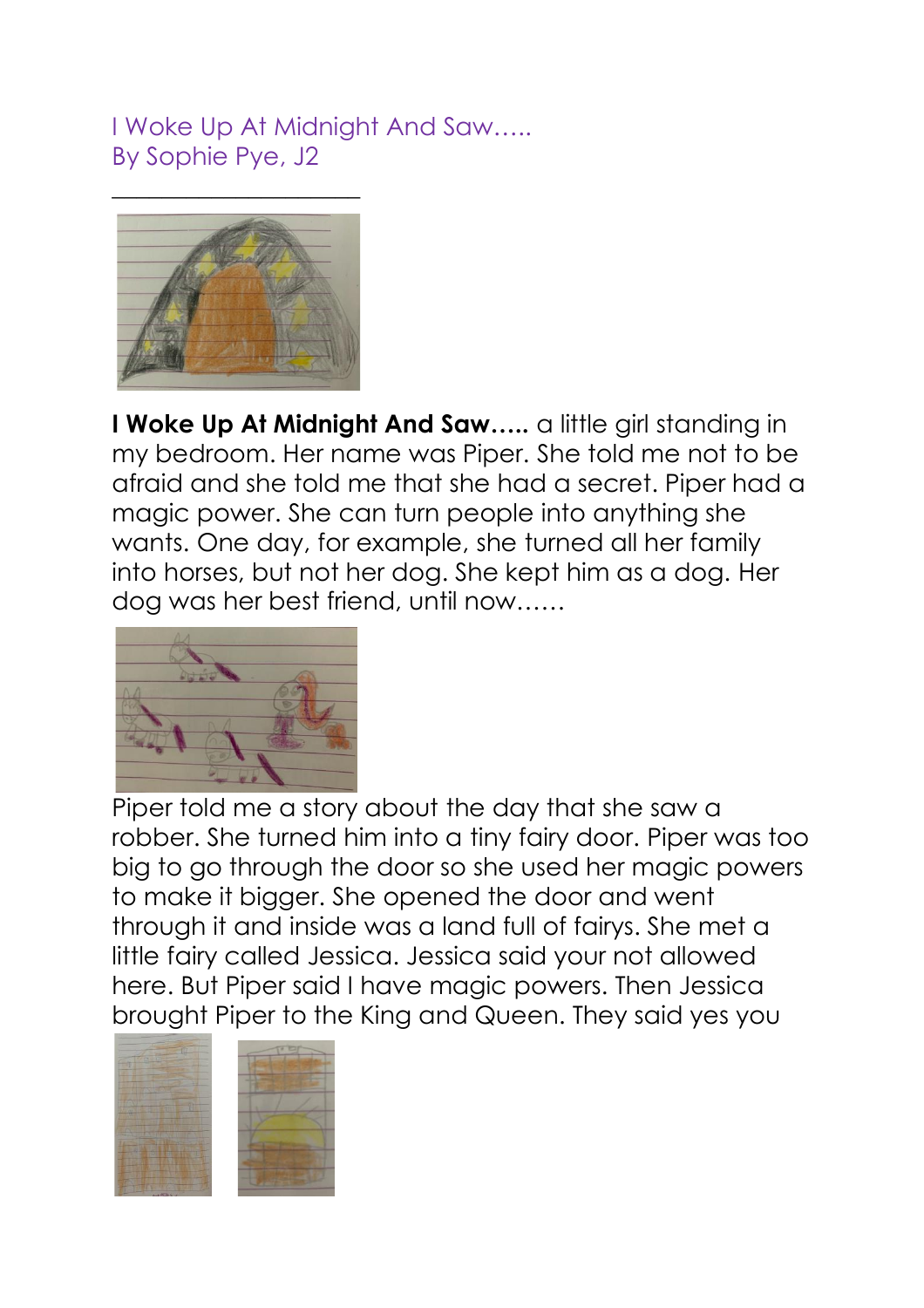can stay but only if you protect us. Ok said Piper. But can I take a photo of where I am. Ok said the Queen, but don't send it to your friends. Ok said Piper.

That day the King Queen had a party for Piper. When Piper got to the party she realised she missed her family. That night she went back through the fairy door and brought her sister, her mum, dad and dog back with her.



In the morning she told the queen that she brought her family here.

The queen said ok, they can stay, but only if you pass a test. First climb a wall, jump over a block, run to the fairy tree, high five me, then do it two more times. Ok said the family.





Are you ready? Yes. Are you steady? Yes. Then

go. Ok! And they are off.



The winner is Lady (Piper's sister)!